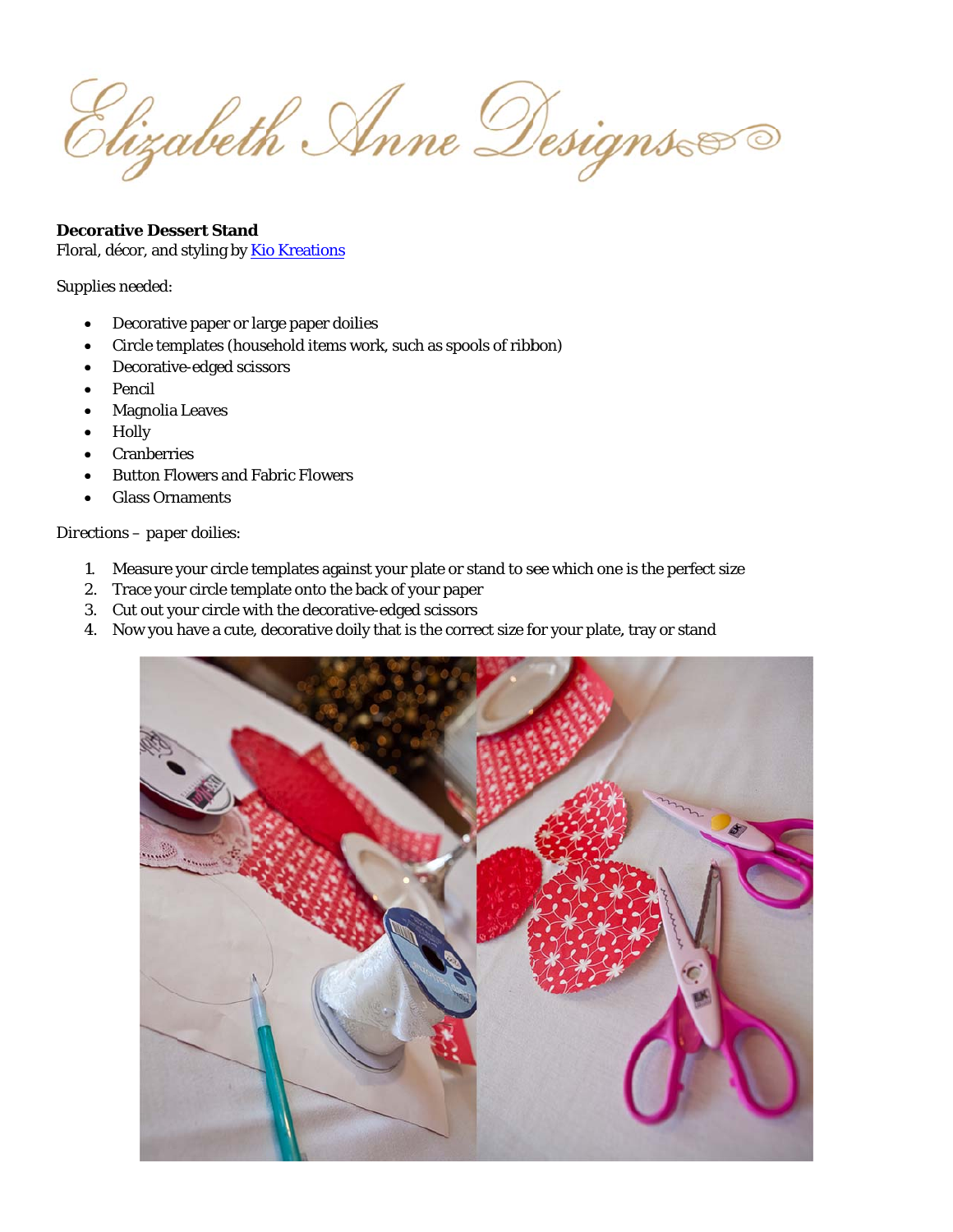

## Directions - decorative dessert stand:

- 1. Place doilies onto dessert stands. If your stands are connected, cut into your doily to make it fit onto each tray
- 2. Add some Magnolia leaves and holly to each tier start your display
- 3. Add your fabric flowers next
- 4. Add sweet treats and accent with cranberries and ornaments